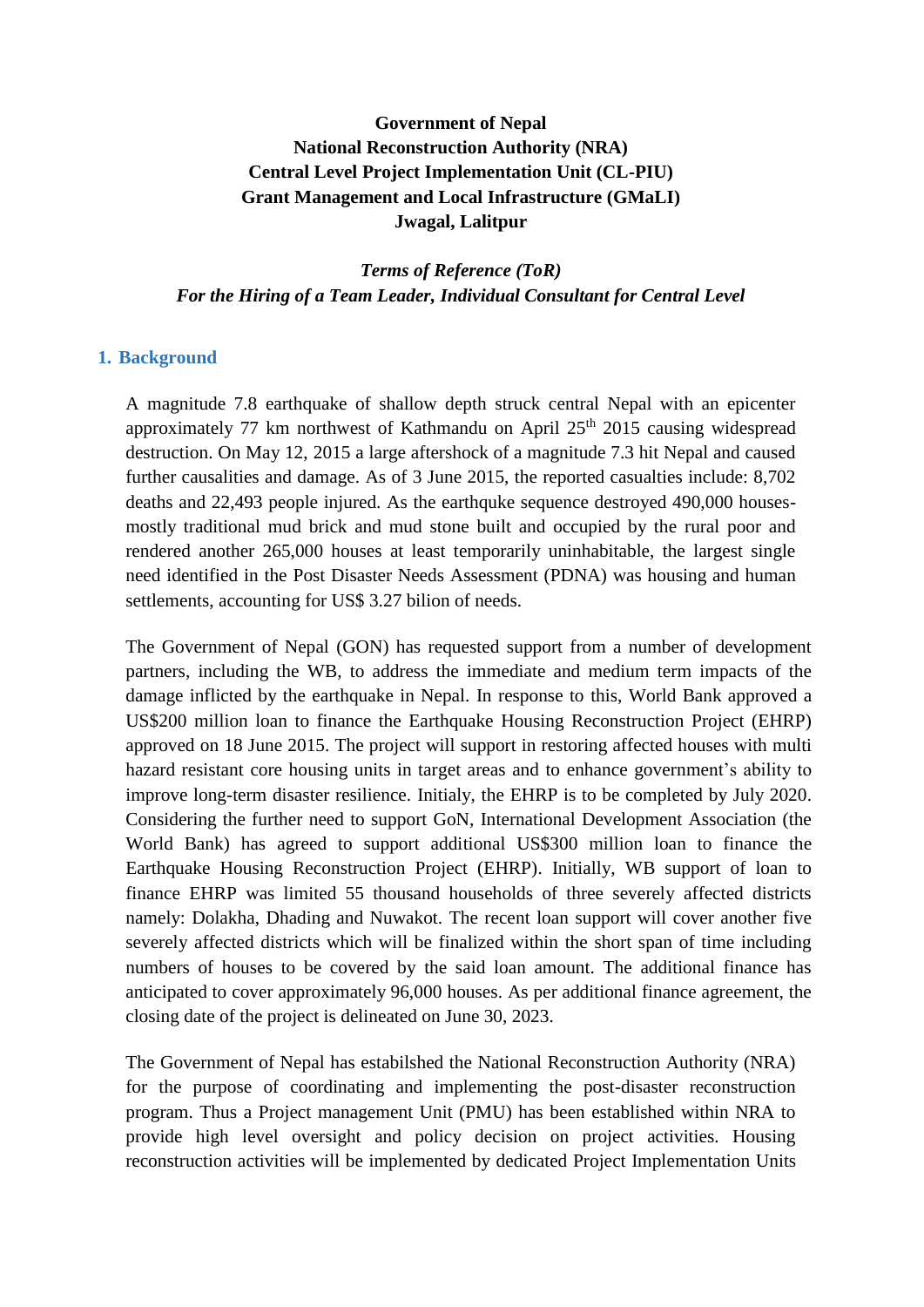(PIUs) in Central Level Project Implementation Unit (CLPIU) of Building and in Central Level Project Implementation Unit (CLPIU) of Grant Management and Local Infrastructure (GMaLI) under the NRA.

NRA has already established a Central Level Project Implementation Unit (CL-PIU) at centre and District Level Project Implementation Unit (DL-PIU) at districts. As per the requirement, the CL-PIU (GMaLI) intends to hire a national expert for the post of **Team Leader**, hereafter referred to as the Consultant.

# **2. Objective of the assignment**

The NRA/PMU is preparing to restore and improve the living condition of the victims of the earthquake by reconstructing the destroyed and damaged houses with an adequate seismic standard in the districts most affected by the earthquake, thereby contributing to sustainable socio-economic development of the region and build back better.

The main objective of hiring the Consultant is to assist CL-PIU (GMaLI) to coordinate and manage all aspects of the Project.

## **3. Tasks and responsibilities**

- Supervise, monitor and coordinate the work of EHRP under the CL-PIU; and ensure technical quality and timely outputs and deliverables as per the design and annual work plan and budget;
- Supervise, monitor, coordinate, and/or guide the defined work of all CL-PIU (GMaLI) consultants and DL-PIU (GMaLI) Consultants to ensure timely delivery of outputs;
- Ensure that required World Bank reporting is submitted timely and ensure that inputs from relevant CL-PIU (GMaLI) staff are coordinated and consolidated in agreed formats.
- Facilitate the CL-PIU (GMaLI) regarding the recruitment of individual consultants of different fields and coordinate with Selection Committee based on World Bank approved evaluation and selection criteria;
- Provide technical input on procurement activities, including subcontracts for goods and civil works as per World Bank procurement Guide lines 2011 (as amended from time to time);
- Organize meeting, workshops, and seminars to raise awareness about the project and to disseminate lessons learned from the project to a wider audience, as appropriate. This will include all technical aspects of the project and including those relating to environmental and social safeguards.
- Manage the development of required operational guidelines and manuals for the project implementationand obtain approval from high level steering committees;
- Set performance objectives, competencies and success criteria for each staff members and monitor their performance on a regular basis;
- Supervise finance, administrative and audit functions and comply with the recommendation made;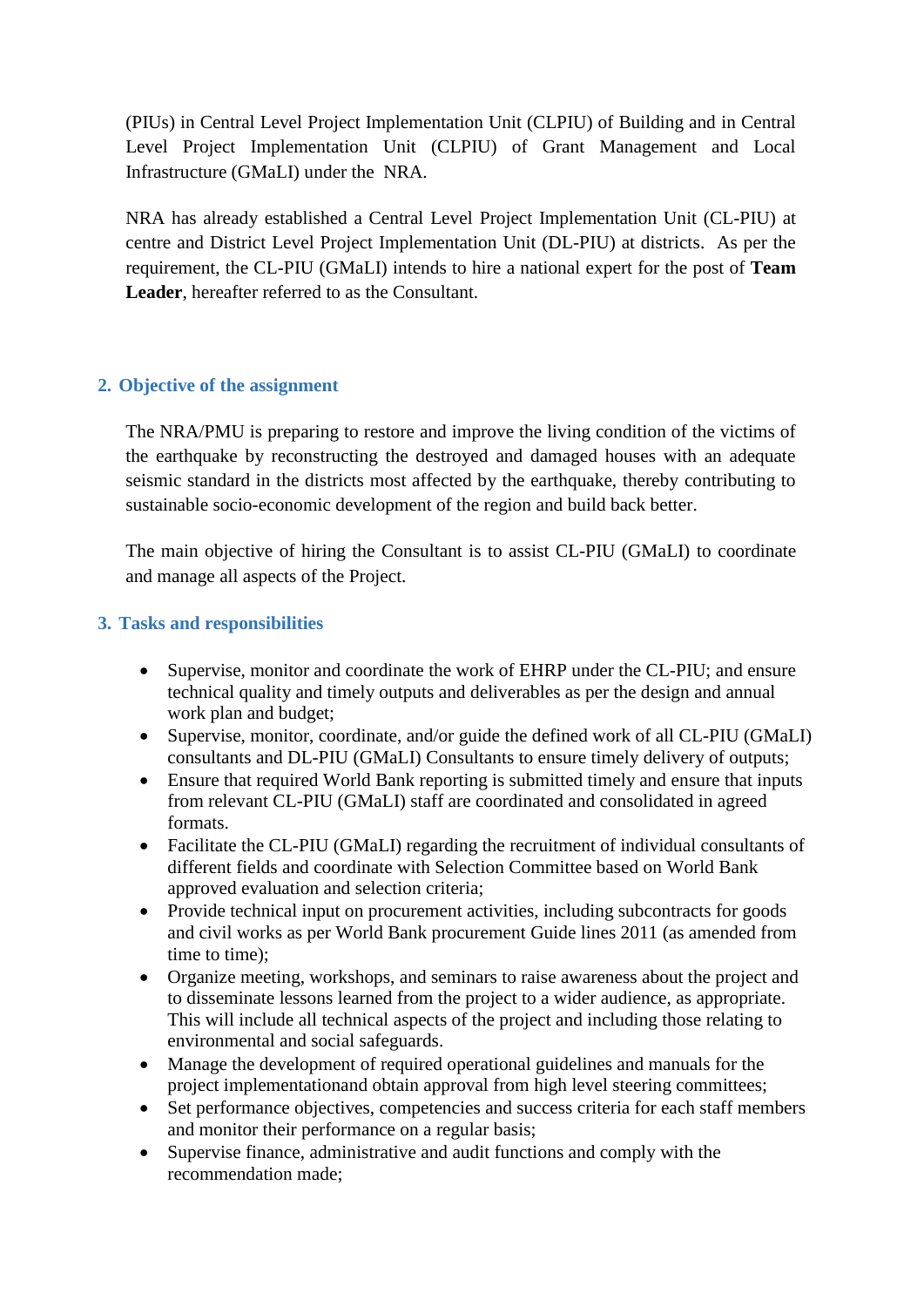- Undertake regular monitoring, reporting, documentation and communication functions at all levels;
- Coordinating with different stakeholders including government organizations, NGOs, INGOs, and other EHRP stakeholders during the period of project implementation.
- Ensure timely deliverable of project activities including progress reports and day to day management;
- Accomplish others tasks related for preparing, monitoring, evaluation and MIS as per the need of project assigned by Project Director and Deputy Director .

## **4. Management of Assignment**

The CL-PIU (GMaLI) will administer the Consultant's work. The Consultant will work in close coordination with CL-PIU (GMaLI) and NRA,. In order to accomplish the works in timely manner, s/he has to start the work immediately after signing the contract agreement. The Consultant is responsible for coordination with CL-PIU (GMaLI) and other stakeholders. Similarly, CL-PIU (GMaLI) will facilitate the Consultant to coordinate with stakeholders/offices. The Consultant shall perform the task under the guidance of CL-PIU (GMaLI). S/he will report to the Project Director or Project Deputy Director of CL-PIU (GMaLI) and s/he will be required to spend the entire assignment period on base office, Kathmandu Nepal but with frequent visit to field as per requirement.

## **5. Selection of the Consultant**

A Consultant will be selected in accordance with "The World Bank's Procurement Regulations for IPF Borrowers: Procurement in Investment Project Financing Goods, Works, Non-Consulting and Consulting Services, July 2016 (Revised November 2017), Section VII: Approved Selection Methods Consulting Services/ Para 7.36 & 7.37: Open Competitive Selection of Individual Consultants".

## 6. Duration of Assignment

The Consultant will provide his/her inputs on a full time basis up to August 16, 2021. The Consultant will be based in Kathmandu with frequent visits to sites outside Kathmandu.

#### **7. Payment to Consultant**

Payments toward monthly remuneration will be made based on the time sheet supported by progress reports. The out of pocket expenses shall be paid after completion of said task and upon submission of bills or invoices and said reports. In case of air travel, the price of air ticket shall be reimbursed upon submission of air ticket and boarding pass.